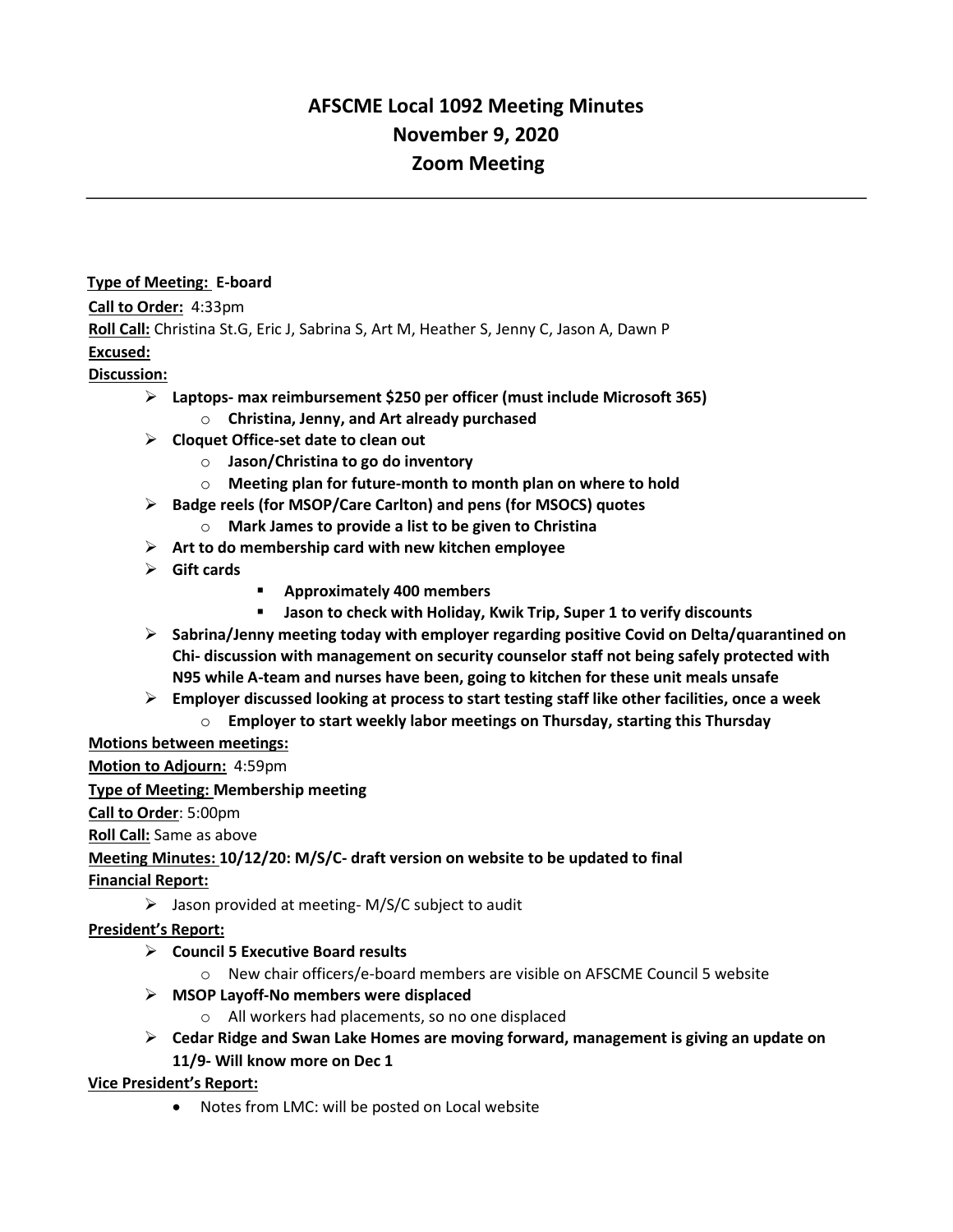- Our own draft minutes can be posted, and Management final will be when passed
- Union requested rotation # to be posted on vacancies- Moser refused
- Discussion on setting up visitation with 1<sup>st</sup> watch-Jenny/Art set up dates to do

#### **Chief Steward's Report/MSOP:**

- Discussion of terminations- Art to follow up on
	- o Document communications to move forward
- Step 3 discussion that took place last Thursday
- 2 new stewards on 3<sup>rd</sup> watch- Brooke Ness/ Zachary Christopherson
- Need to still look for stewards on  $1<sup>st</sup>$  watch
- Class action comp time Sabrina
- Current step 3 discussion

#### **Chief Steward's Report/MSOCS & CARE:**

- Data request sent to employer by union
	- o No response from Nicole Powers
- Christy from CARE Carlton to email Heather back to change date of grievance hearing
- MSOCS steward availability to do grievance
- Discussion of transition staff at MSOP to return to MSOCS programs
	- o Redeployment employment Vacations to be honored already on books
- Covid leave- discussion regarding issues in MSOCS

#### **Field Rep's Report:**

- Stewards 200 level training suggestion
	- o Spending a day to fine tune grievances/ getting better at it
- Going to be a big meeting for Council 5 E-board- budget to be made
- Negotiations coming
- New president elect
- Not enough seats flipped in Senate to gain control
- Walz press conference tomorrow

#### **Political/PEOPLE Report:**

• New labor endorsed President elect- Biden

#### **Safety Committee Report**

➢ **Will be posted on local website, viewable also on MSOP share-point**

# **Old Business:**

- ➢ **Close nominations for Negotiations Assembly**
	- **Unit 2- Andrew Leal nominated**
		- o **Jason Montgomery will be alternate**
	- **Unit 3-Joann Peterson nominated**
	- **Unit 4- Jason, Sabrina, Heather, Art, Katy, Jessica, Kim G (CARE) nominated.**
		- o **Dawn, Jenny, and Christina, will be alternates**
	- **Unit 6- Margaret Unzen nominated**
	- **Unit 7- Jolee Sunnarborg nominated**
		- o **Victoria Young will be alternate**
- ➢ **Vote on Master Contract Proposals**
	- o **MSOCS Contract Proposal #1**
		- **6-0 yes vote**